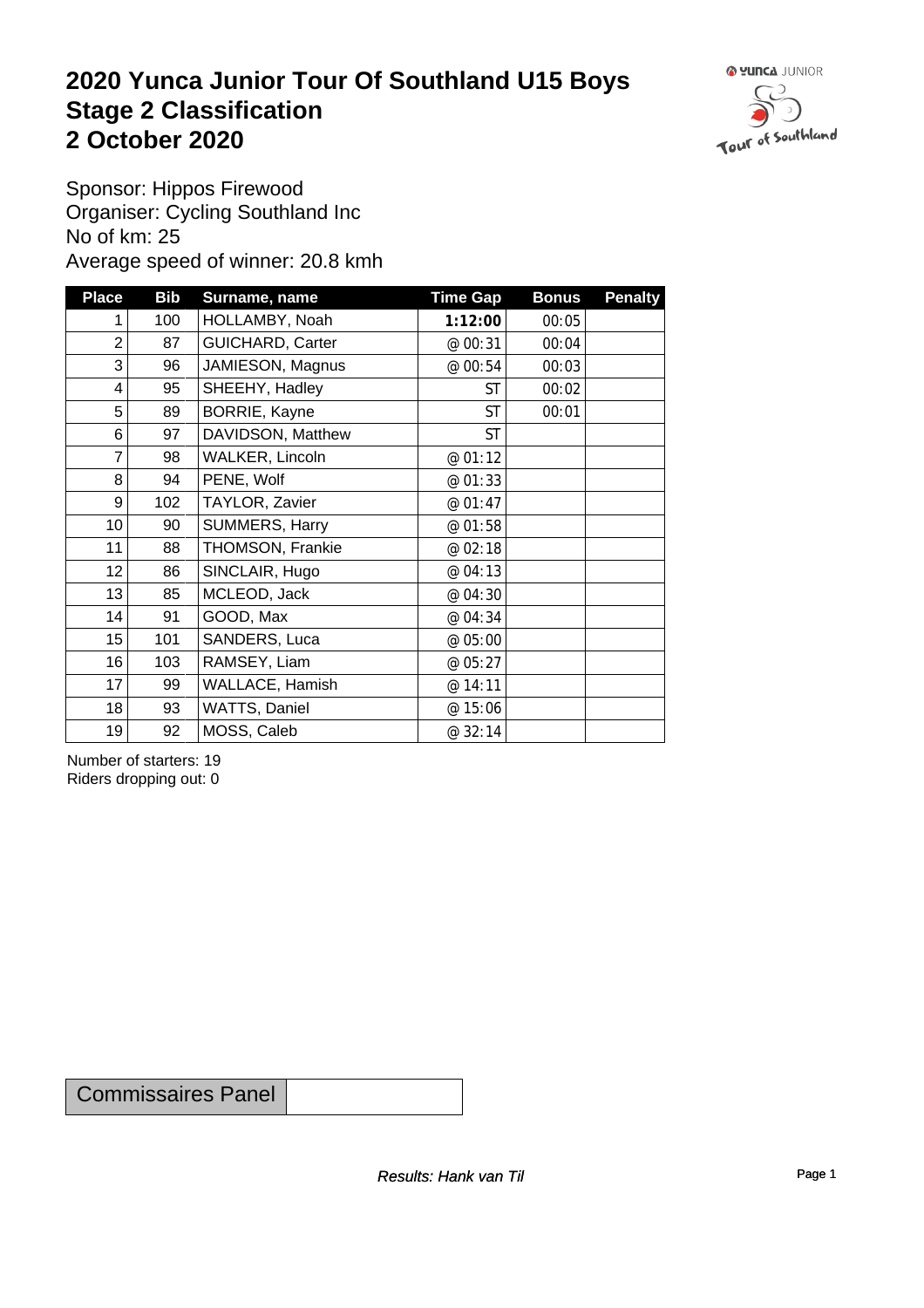#### **2020 Yunca Junior Tour Of Southland U15 Boys General Classification (Stage 2)**<br>
2 October 2020 **2 October 2020**



Organiser: Cycling Southland Inc

| <b>Place</b> | <b>Bib</b> | Surname, name           | <b>Time Gap</b> |
|--------------|------------|-------------------------|-----------------|
| 1            | 100        | HOLLAMBY, Noah          | 2:14:50         |
| 2            | 87         | <b>GUICHARD, Carter</b> | @ 00:33         |
| 3            | 96         | JAMIESON, Magnus        | @ 05:16         |
| 4            | 95         | SHEEHY, Hadley          | ST              |
| 5            | 89         | BORRIE, Kayne           | <b>ST</b>       |
| 6            | 94         | PENE, Wolf              | @ 05:59         |
| 7            | 102        | TAYLOR, Zavier          | @ 06:16         |
| 8            | 98         | <b>WALKER, Lincoln</b>  | @ 07:05         |
| 9            | 90         | SUMMERS, Harry          | @ 07:51         |
| 10           | 86         | SINCLAIR, Hugo          | @ 08:42         |
| 11           | 88         | THOMSON, Frankie        | @ 09:07         |
| 12           | 97         | DAVIDSON, Matthew       | @ 09:28         |
| 13           | 101        | SANDERS, Luca           | @ 11:49         |
| 14           | 91         | GOOD, Max               | @ 12:09         |
| 15           | 103        | RAMSEY, Liam            | @ 14:01         |
| 16           | 85         | MCLEOD, Jack            | @ 14:03         |
| 17           | 93         | <b>WATTS, Daniel</b>    | @ 35:30         |
| 18           | 99         | <b>WALLACE, Hamish</b>  | @ 35:51         |
| 19           | 92         | MOSS, Caleb             | @ 1:21:26       |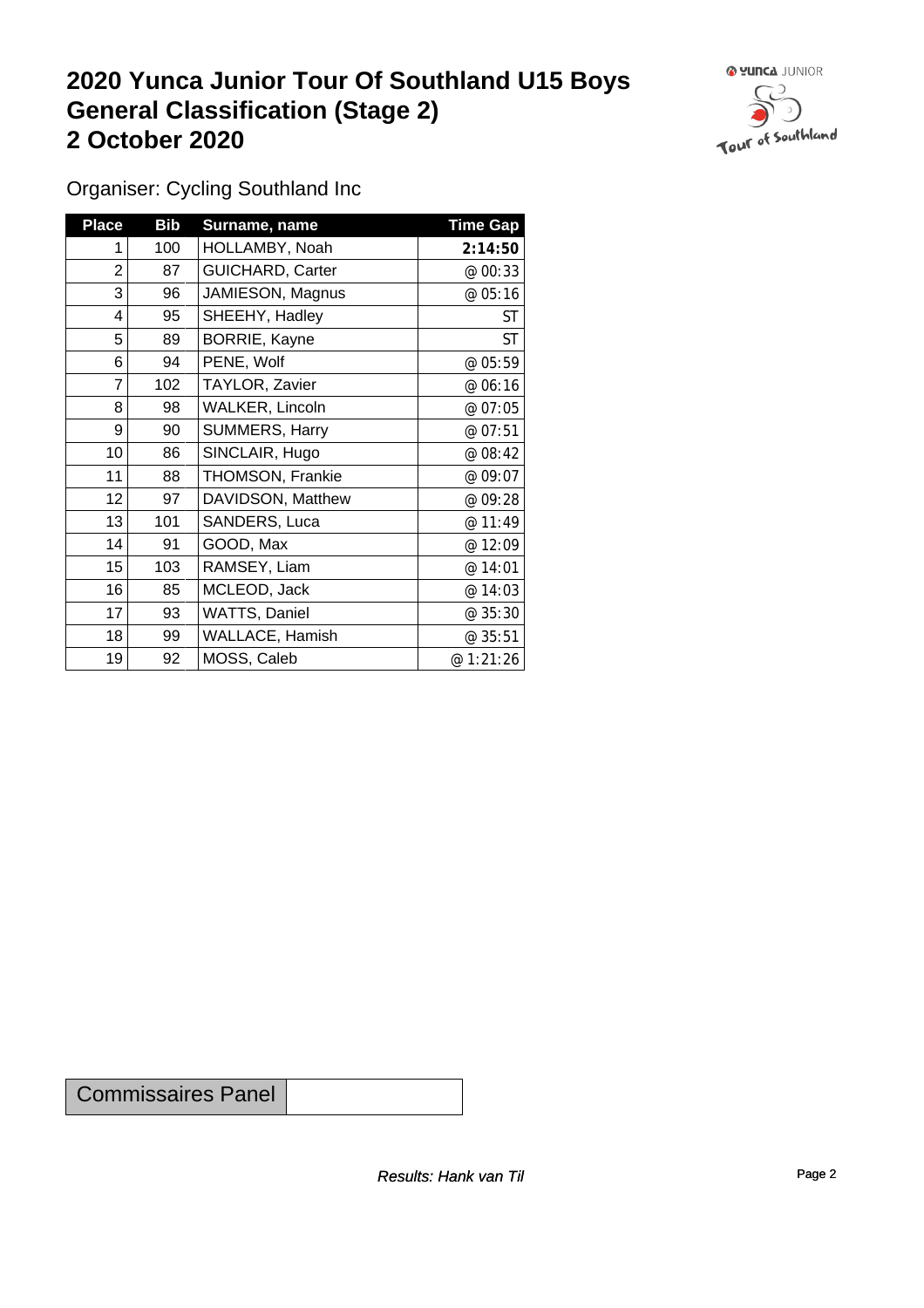## **2020 Yunca Junior Tour Of Southland U15 Boys Sprint Classification (Stage 2) 2 October 2020**



Organiser: Cycling Southland Inc

| <b>Place</b> |     | <b>Bib</b> Surname, name | <b>Points</b> |
|--------------|-----|--------------------------|---------------|
|              | 100 | HOLLAMBY, Noah           |               |
|              | 86  | SINCLAIR, Hugo           |               |
|              | 95  | <b>SHEEHY, Hadley</b>    |               |
| 4            | 97  | DAVIDSON, Matthew        |               |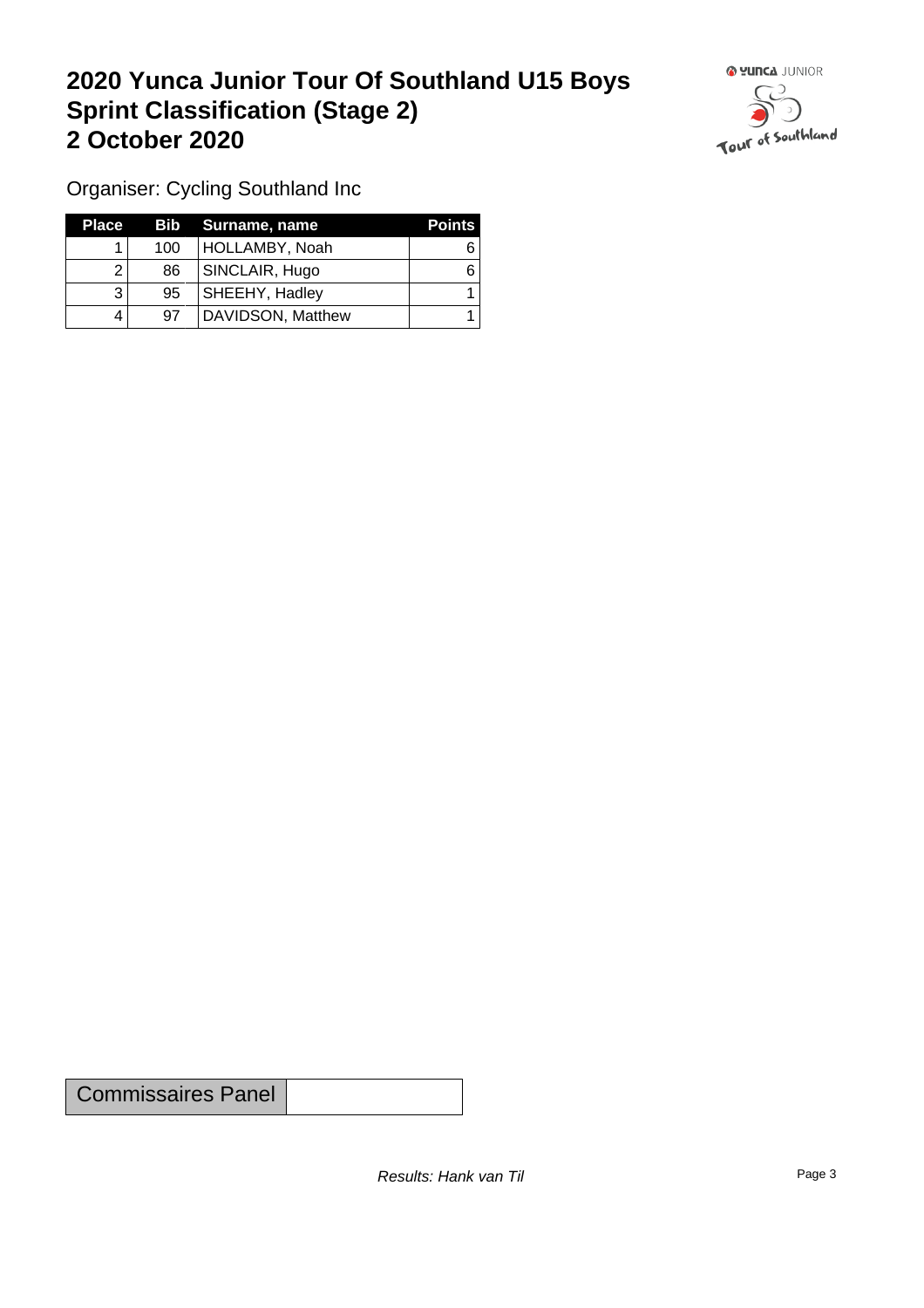## **2020 Yunca Junior Tour Of Southland U15 Boys KOM Classification (Stage 2) 2 October 2020**



Organiser: Cycling Southland Inc

| Place |     | Bib Surname, name       | <b>Points</b> |
|-------|-----|-------------------------|---------------|
|       | 87  | <b>GUICHARD, Carter</b> |               |
|       | 100 | HOLLAMBY, Noah          |               |
|       | 89  | BORRIE, Kayne           |               |
|       | 102 | TAYLOR, Zavier          |               |